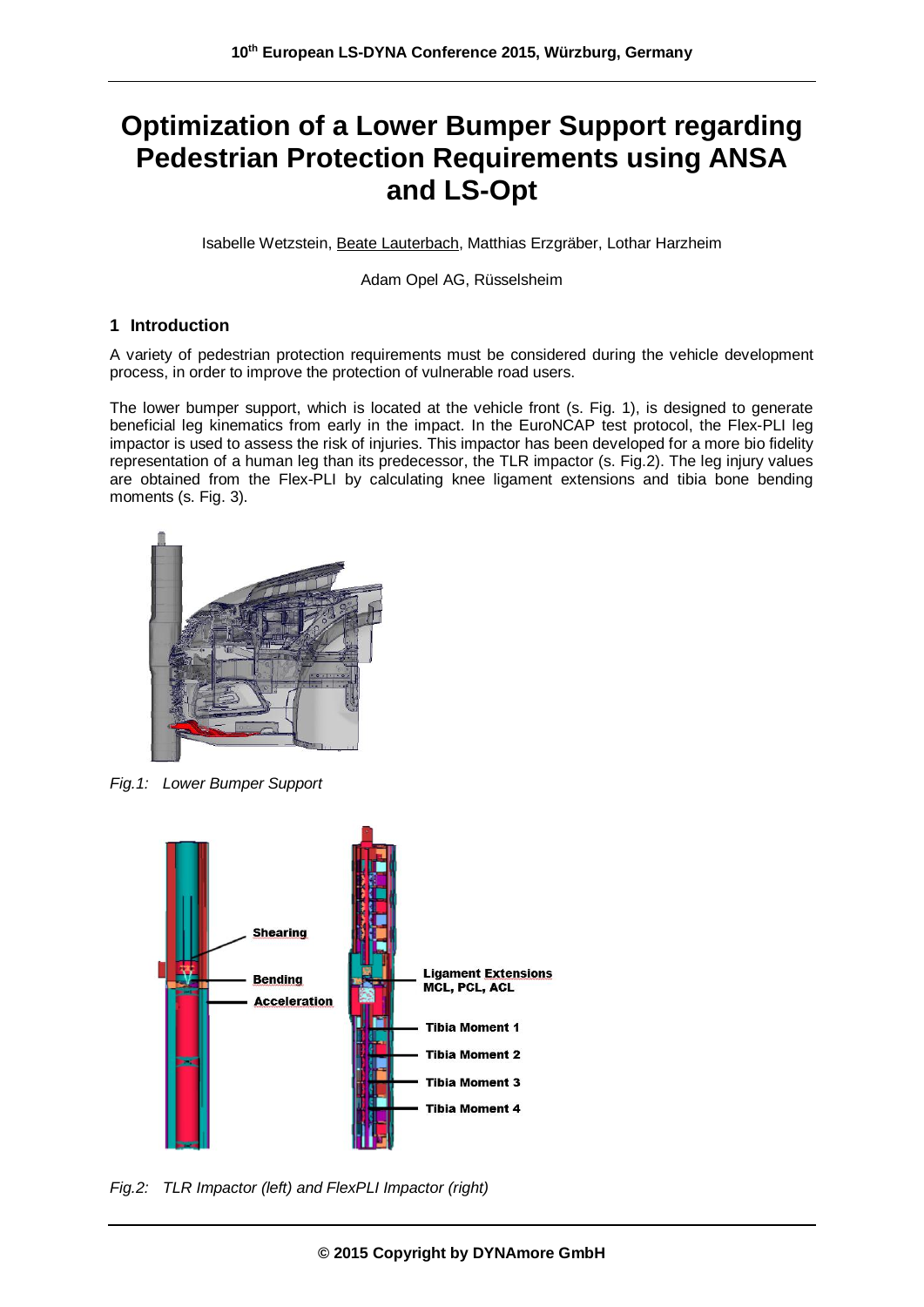

*Fig.3: EuroNCAP Grid Score for FlexPLI injury parameters*

For lower leg the EuroNCAP score per grid point is calculated from by the following formula:

EuroNCAP Grid Score = min (Tibia Points) + (min (ACL Points; PCL Points))\*(MCL Points) (1)

with  $0 \leq$  EuroNCAP Grid Score  $\leq 1$ .

The total Euro NCAP rating for lower leg is scaled to a maximum of 6 points.

This presentation deals with the optimization of a glass fiber mat reinforced thermoplastic (GMT) lower bumper support geometry, using ANSA linked with LS-Opt, to meet the EuroNCAP requirements for pedestrian protection. To optimize the components geometry, a parameterized model of the component was built with ANSA-Morphing. LS-Opt was used to find design variables describing the lower bumper support geometry that enable an optimized EuroNCAP rating for Pedestrian Protection lower leg.

## **2 Parametrization of the Lower Bumper Support Model with ANSA**

The design variables for the shape optimization were chosen as the width and depth of the lower bumper supports depressions. To modify them in an automated process by LS-Opt during the optimization procedure a parametrized model was built with ANSA using morphing boxes (s. Fig. 4 and Fig. 5) in which the morphing parameters are linked to the design variables.



*Fig.4: Lower Bumper Support with morphing Boxes*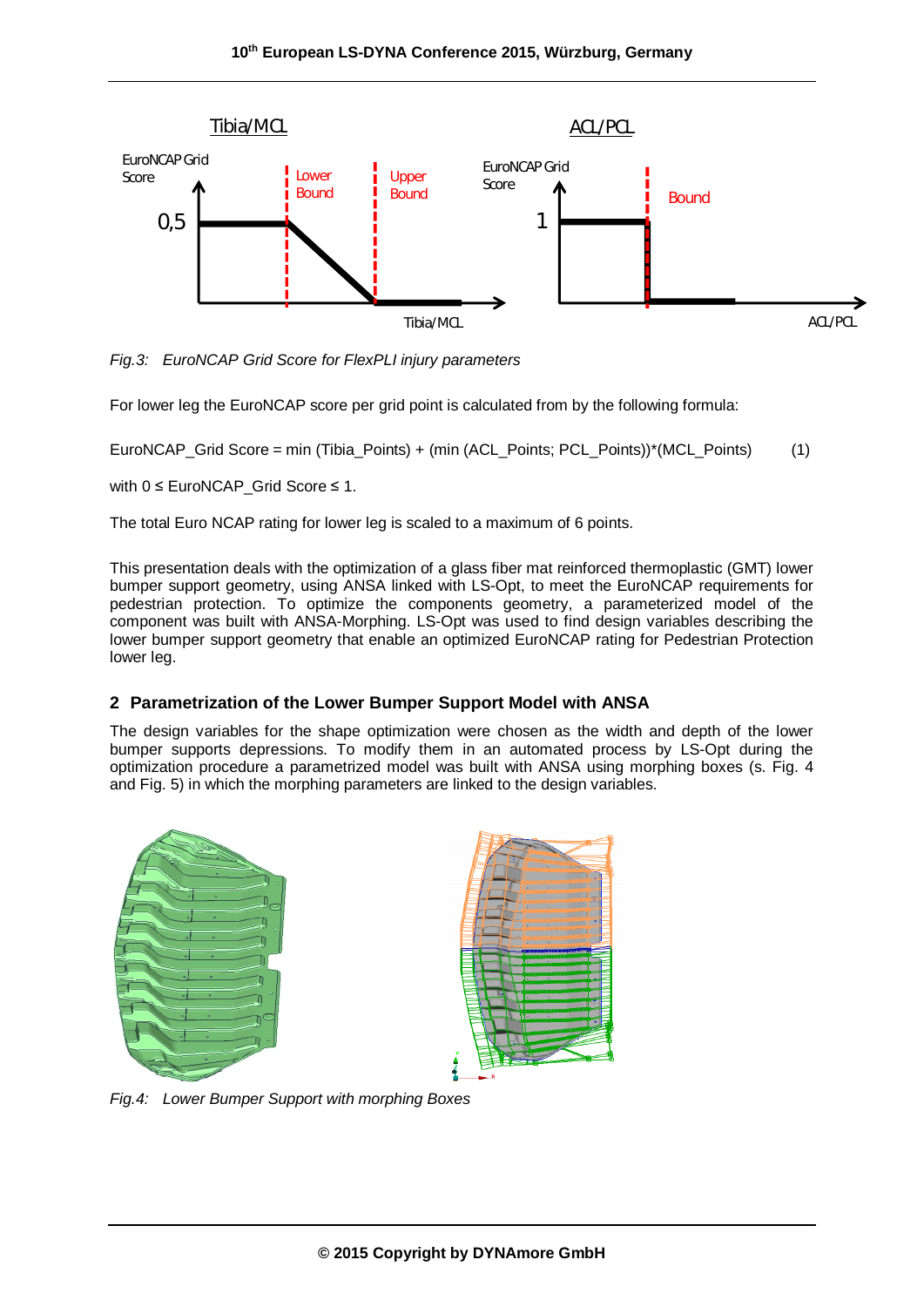

*Fig.5: Morphing box for depression height*

## **3 Analysis of Variances (ANOVA)**

By means of an 'Analysis of Variances' (ANOVA) the importance of design variables for the target function can be assessed. Design functions that have a significant influence on the target function can be distinguished from rather insensitive design variables. Thus, an ANOVA can be used to reduce the number of design variables.

By evaluation of the cumulative distribution, insensitive design variables that can be neglected in the optimization can be identified easily (Fig. 6).



*Fig.6: Cumulative Distribution of design Variables. Only 6 variables contribute significantly to the target function*

## **4 Optimization of Lower Bumper Support Design**

The lower bumper support geometry shall be designed to achieve the best possible EuroNCAP\_Grid Score according to formula (1). This target has to be fulfilled for every leg position along the vehicle front.

Therefore, an optimization problem has been formulated that uses the maximization of EuroNCAP\_Grid Score as target function. The Successive Response Surface Method (SRSM) has been used as optimization algorithm within LS-OPT. To reduce the computational effort, the optimization process has been performed for the most critical leg position. After an optimum for this position has been found, the performance at the other positions was checked. Thus, the optimization problem can be formulated as follows

Max(EuroNCAP\_Grid Score) with PCL≤PCL<sup>∪</sup> and ACL≤ACL<sup>∪</sup>

The restrictions for PCL and ACL are necessary to make sure that the MCL\_rating contributes to the EuroNCAP Grid Score. Fig. 7 (left) shows the results for PCL for the different design variants analyzed within the optimization process. The green curves show design variants that fulfill all restrictions of the optimization problem while some restrictions are harmed by the design variants for the red curves.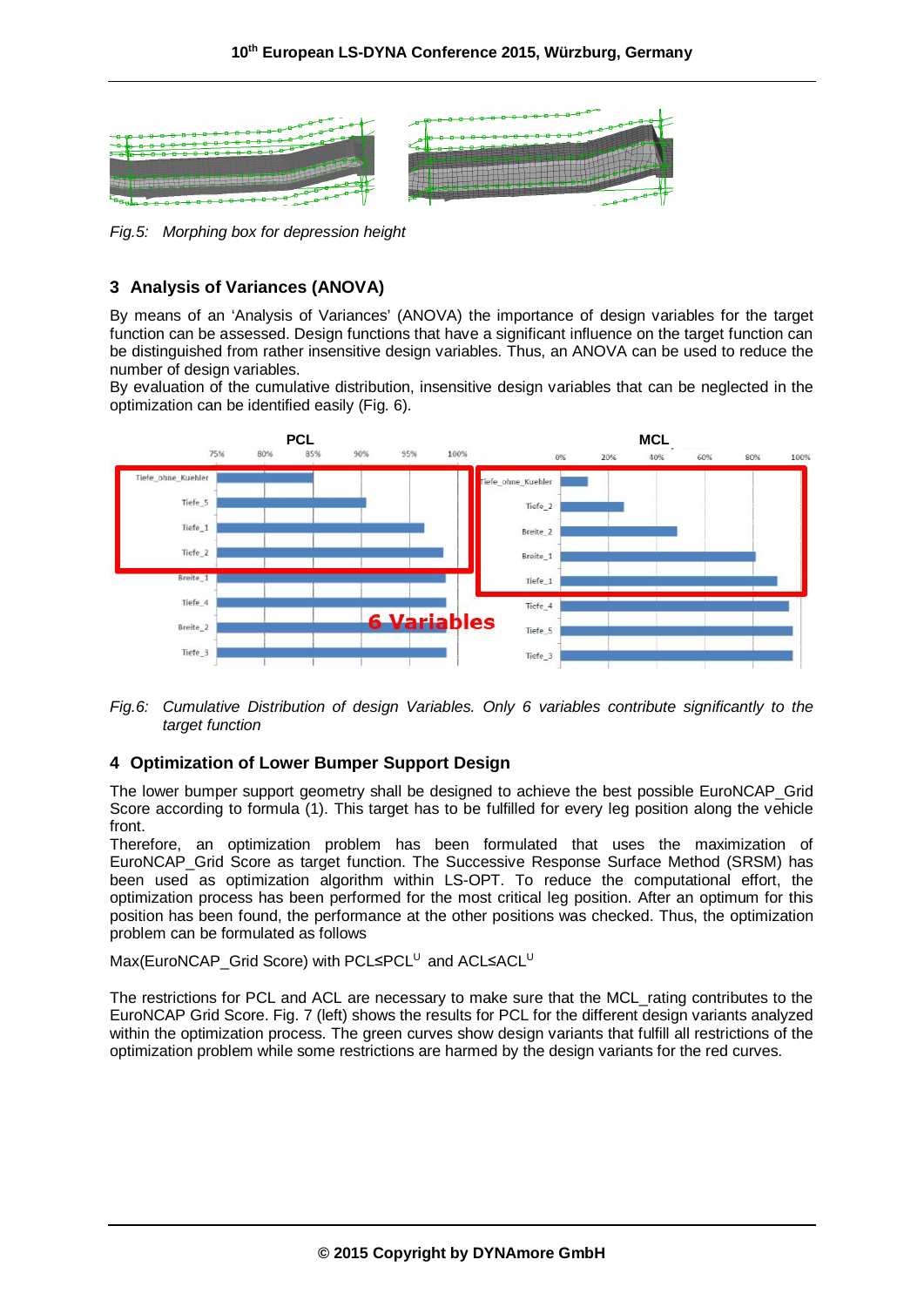

*Fig.7: PCL values over time for optimization (left) and target function over number of iterations (right)*

Although it is possible to fulfill the restrictions for PCL and ACL, the optimization problem has been formulated in an unfavorable manner because there is no convergence and the target function values are unsatisfactory (s. Fig.7 (right)). The reason for this behavior can be found in the plateau for tibia and MCL EuroNCAP Grid Score (s. Fig. 3) that enter the defined target function. This target function cannot be approximated well by a linear metamodel. In addition to that, not enough restrictions are active during the optimization procedure. To achieve convergence, the optimization problem needs to be reformulated. Fig. 8 illustrates the changes for evaluation of EuroNCAP Grid Score according to the calculated injury criteria for the target function. A linear approach has been used for tibia and MCL rating and the jump function triggered by ACL and PCL has been removed from the target function. Within the optimization process, ACL and PCL are only taken into account by the formulation of restrictions including a safety margin.



*Fig.8: Modified target function*

EuroNCAP\_Grid Scoreapprox=min (Tibia\_Points)linear + min (MCL\_Points)linear (2)

The new target function can be written as :

Max(EuroNCAP\_Grid Score)<sub>approx</sub>. with PCL≤0.99\*PCL<sup>U</sup> and ACL≤0.99\*ACL<sup>U</sup>

With this newly formulated optimization problem, a much better convergence behavior can be achieved and a component design which improves EuroNCAP Grid Score by 62% for the analyzed leg position has been found (Fig. 9).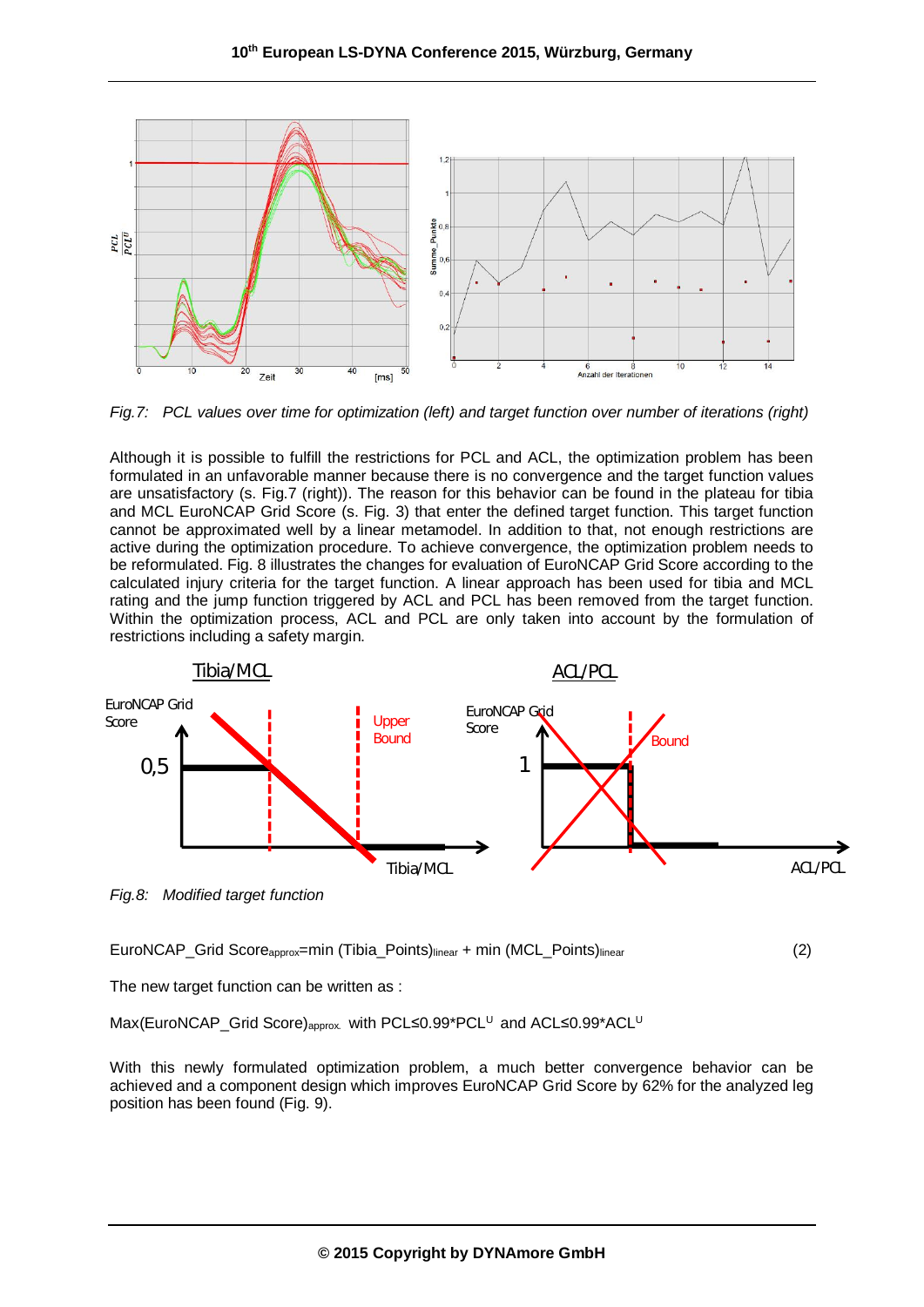

*Fig.9: Optimized Lower Bumper Support*

All other leg positions have been calculated with this improved component design. The results for the normalized FlexPLI injury criteria can be seen in Fig. 10. For outer leg positions the PCL exceeds its bound. This means that the EuroNCAP Grid Score for these leg positions will not include any points for knee ligament extension.



**Leg Y-Position**

*Fig.10: Normalized injury criteria over all position along the vehicle front*

To improve PCL performance, an additional optimization has been performed, aiming to reduce PCL for outer leg positions (s. Fig. 11) while all other injury criteria stay below their ultimate values. From Fig. 12 it can be seen that for outer positions no combination of design variables has been found with PCL falling below the ultimate value.



*Fig.11: Outer Positions of the vehicle*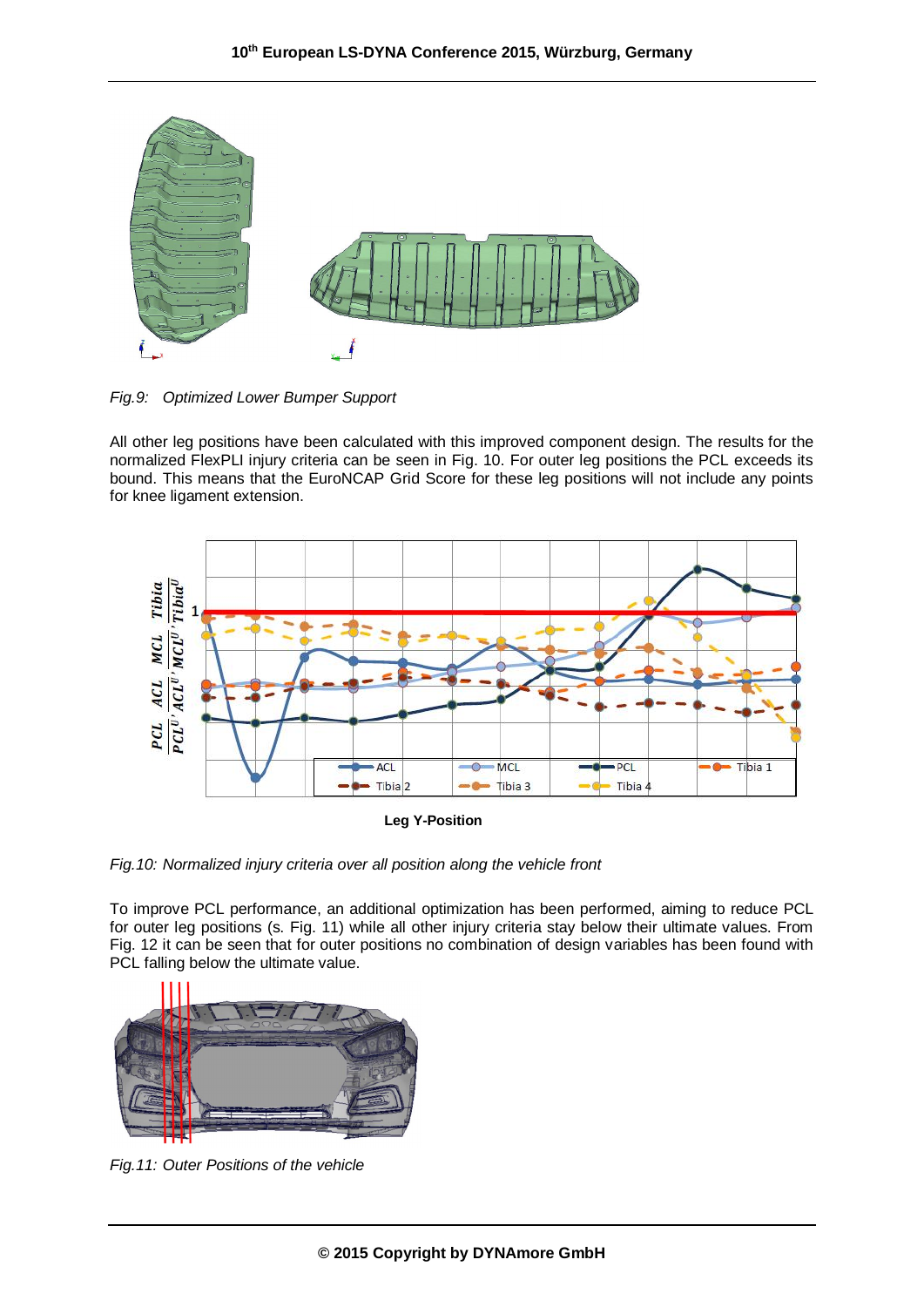

*Fig.12: PCL at different leg positions*

For these outer vehicle positions, PCL is not very sensitive against lower bumper support design, but more influenced by the shape of the vehicle outer front. This curved shape promotes a strong rotation of the leg during the impact that induces high PCL values and cannot be prevented by lower bumper support design.



*Fig.13: Leg rotation at outer positions*

## **5 Summary**

The optimization of a glass fiber mat reinforced thermoplastic (GMT) lower bumper support design has been performed using ANSA linked with LS-Opt, in order to meet the EuroNCAP requirements for pedestrian protection. The applicability of this optimization procedure in automotive practice has been demonstrated and discussed.